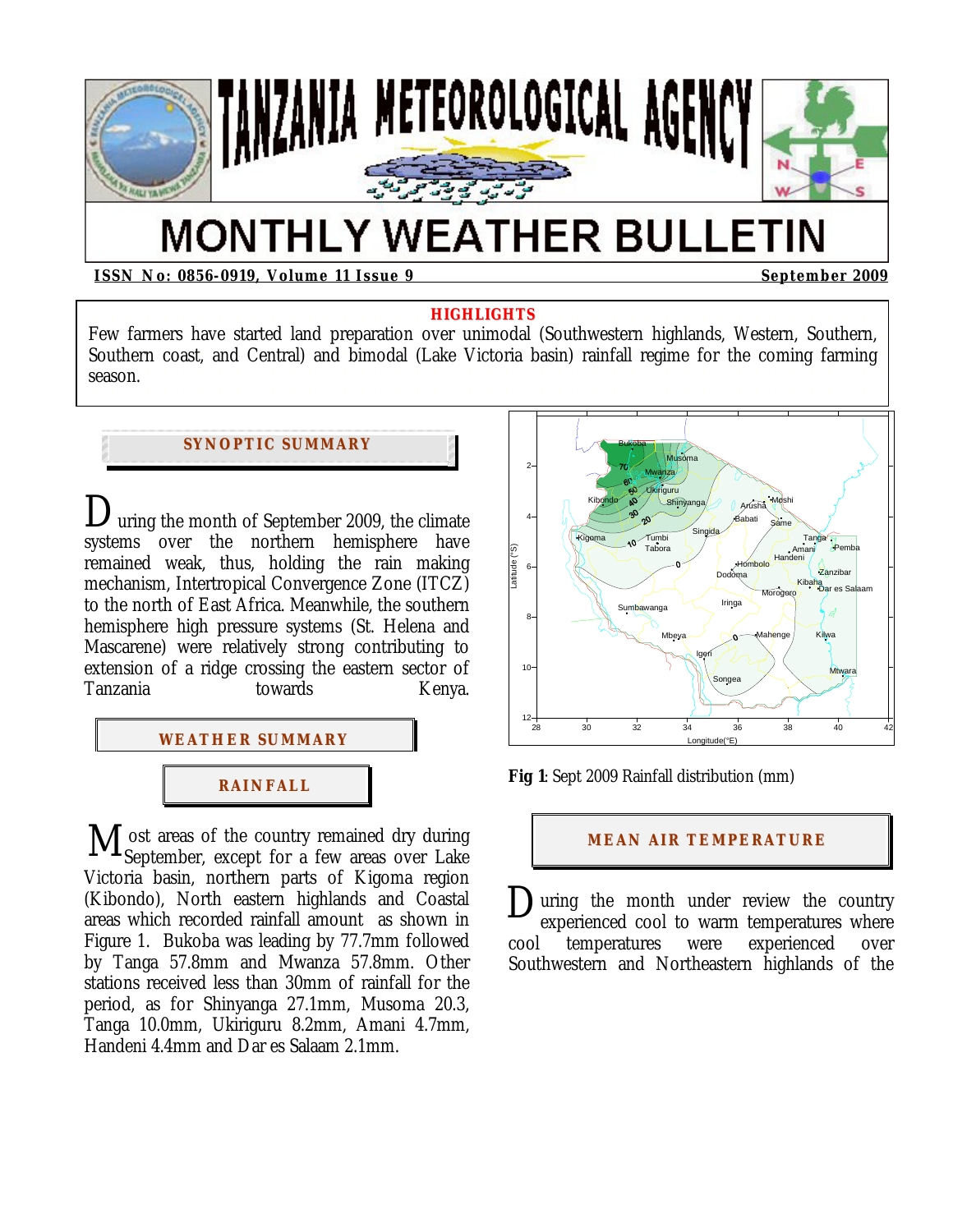





Mean maximum air temperatures ranged between 26 ºC and 32ºC as indicated in Figure 2A. The highest absolute maximum temperature of 33.7°C was recorded at Shinyanga in the second dekad of the month. The lowest mean maximum temperature was 23.1 °C at Lyamungo in the north eastern highlands. Mean minimum air temperatures ranged from 11 ºC to 21 ºC as shown in Figure 2B. The lowest value of mean minimum temperatures was 8.7 °C at Mbeya in the south western highlands while the highest value of 23.3°C was at Pemba over the coastal belt. During the first dekad of the month Mbeya recorded the lowest absolute temperature of about 9 °C in the first dekad of the month.

#### **MEAN SUNSHINE HOURS**

unshine duration records across the country Sunshine duration records across the country<br>during September shows that the mean bright sunshine hours ranged from about 6 hrs/day west of lake Victoria basin to more than 10 hrs/day over Central, Southwestern highlands and coastal areas as shown in Figure 3.



# **MEAN WI ND SPEED**

 ean wind speeds across the country ranged between 5 to 13 km/hr during the month of September as shown in Figure 4. Some parts of Northeastern highlands and Southwestern highlands experienced windy speeds exceeding 13 km/hr. Low wind speed of below 5 km/hr were recorded over North eastern highlands (Lyamungo) as shown in Figure 4. Windy conditions experienced over some parts of Northeastern highlands (Arusha) and Southwestern highlands (Mbeya) increased evaporation rates and therefore water deficit*.* M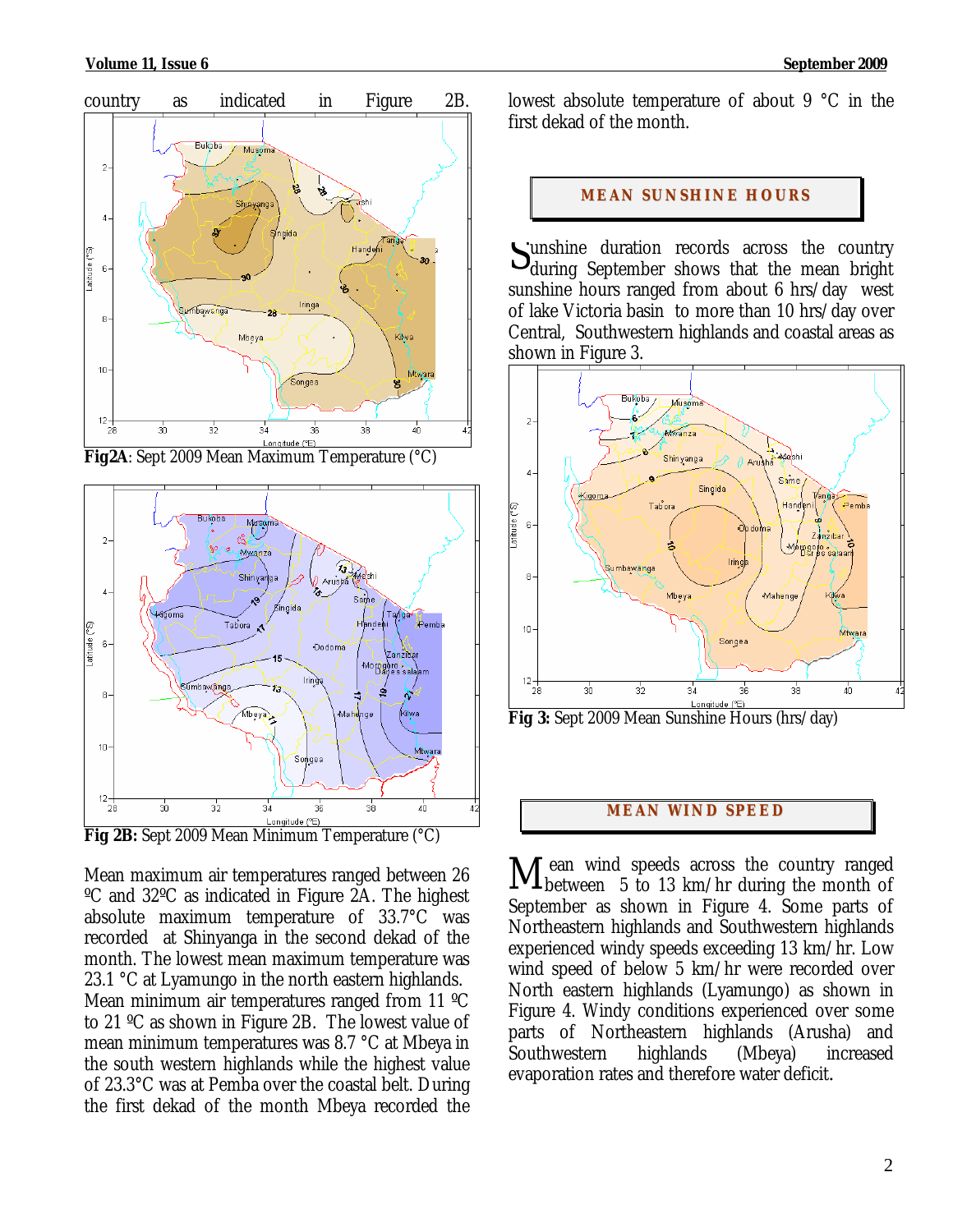

**Fig 4:** Sept 2009 Mean wind speed (km/hr)

## **SATELLITE I NFORMATION**

 $\Gamma$ igure 5 depicts the status of vegetation coverage  $\Gamma$ during the second dekad of September 2009 as Normalized Difference Vegetation Index (NDVI) from METEOSAT satellite sensor. In the second dekad of September 2009, the satellite depicted NDVI between very low to low indices over most parts of the Northeastern highlands (Arusha, Manyara, and Kilimanjaro regions), eastern Shinyanga region, western (northern part of Tabora region), and Central (Dodoma and Singida regions), northern Iringa and west parts of Mbeya region. However, the vegetation has performed better (high to very high indices) mainly over some few parts of Southwestern highlands, southern regions and coastal belt. The observed low NDVI index over the livestock potential areas (Northeastern highlands, Lake Victoria basin, Central and Tabora region) is a preliminary indicator that pasture supply is still low.



**Fig 5:** Vegetation condition during Sept 11-20, 2009.

# **AGROMETEOROLOGICAL SUMMARY**

ry condition that prevailed during the month was conducive for extensive land preparation mainly over bimodal areas of Tanzania. The dry conditions led to increased scarcity of pasture and water creating a threat to livestock and wildlife over much of Northeastern highlands (Arusha, Manyara, and Kilimanjaro regions) and central areas which observed poor rainfall performance during the previous season.

Few farmers have started land preparation over unimodal (Southwestern highlands, Western, Southern, Southern coast, and Central) and bimodal (Lake Victoria basin) rainfall regime for the coming farming season.